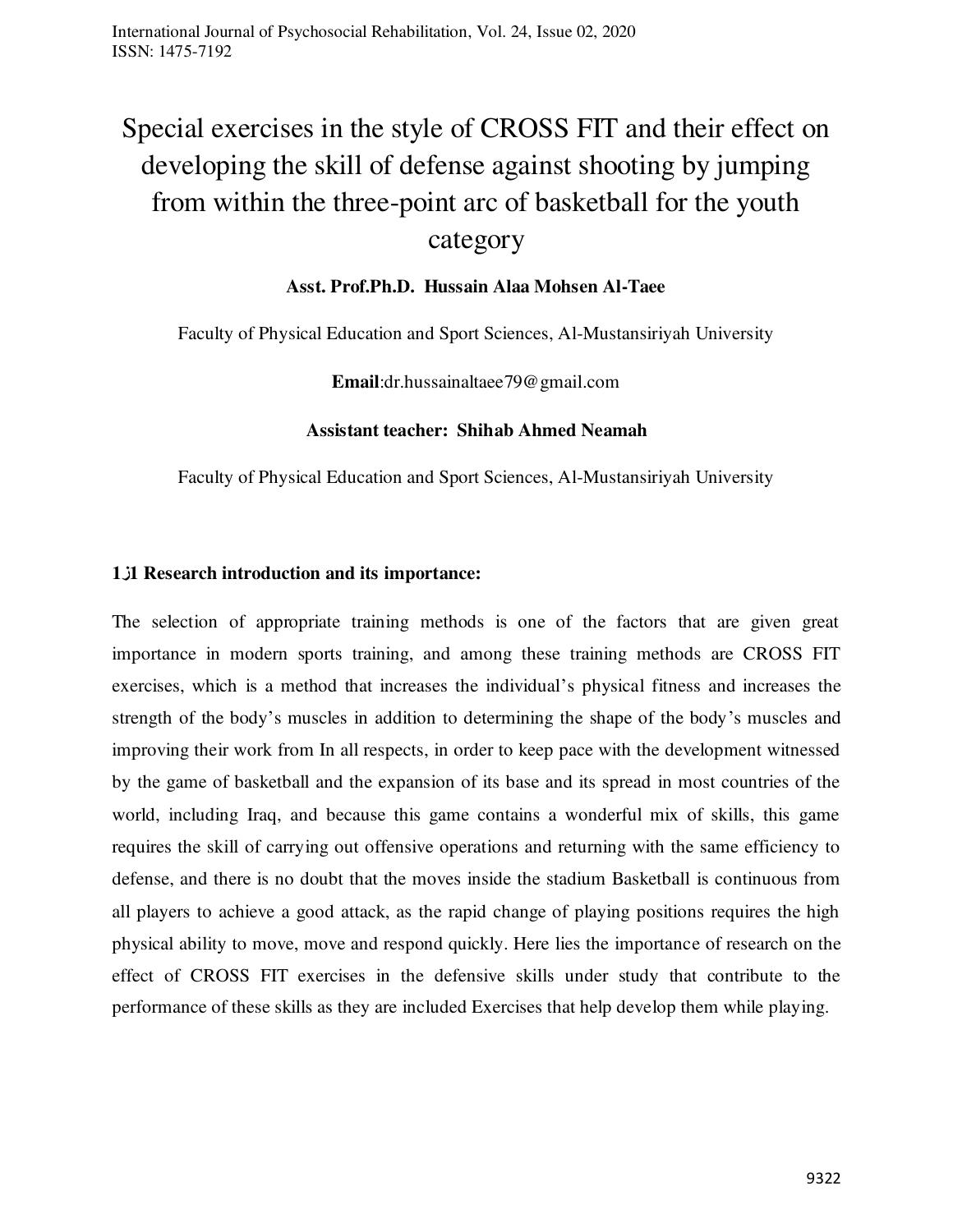## **1.2 Research Problem:**

Through the researchers watching the basketball game, they noticed that there is a decrease in the defensive skills of basketball players, especially at the end of each half, which the researchers attribute to a decrease in some of the physical abilities and defensive skills of basketball players.

#### **1.3 Research Objectives:**

- 1- Preparing cross-training exercises for young basketball players.
- 2- Recognizing the effect of CROSS FIT exercises in developing defense against shooting by jumping from within the three-point arc of young basketball players.

## **1.4 hypothesis of research:**

There are statistically significant differences between the pre and posttests of defense skill against shooting by jumping from within an arc of three points.

#### **1.5 Fields of Research:**

- **The human field:** Lines Sports Club players for the 2019/2020 season.
- The temporal field: for the period from  $(1/9/2019)$  to  $(11/14/2019)$ .
- **Spatial fields :** Al-Karkh's first breeding hall.

## **2 Research methodology and field procedures:**

#### **2.1 Research Methodology:**

 $\overline{a}$ 

 The two researchers chose the experimental approach because it fits the nature of the problem to be studied, and because it fulfills the objectives and assumptions of the research, as the experimental method is "proving hypotheses through experimentation" <sup>1</sup> and with the method of one group  $2$ .

#### **2.2 Research community and sample:**

<sup>&</sup>lt;sup>1</sup>Khairuddin Ali Owais; Scientific Research Handbook: (Cairo, Arab Thought House for Printing and Publishing, 1999) p. 125

<sup>&</sup>lt;sup>2</sup>WajihMahjoub; Methods and Methods of Scientific Research: (Baghdad, Dar Al-Hikma Printing and Publishing, 1993) p. 346.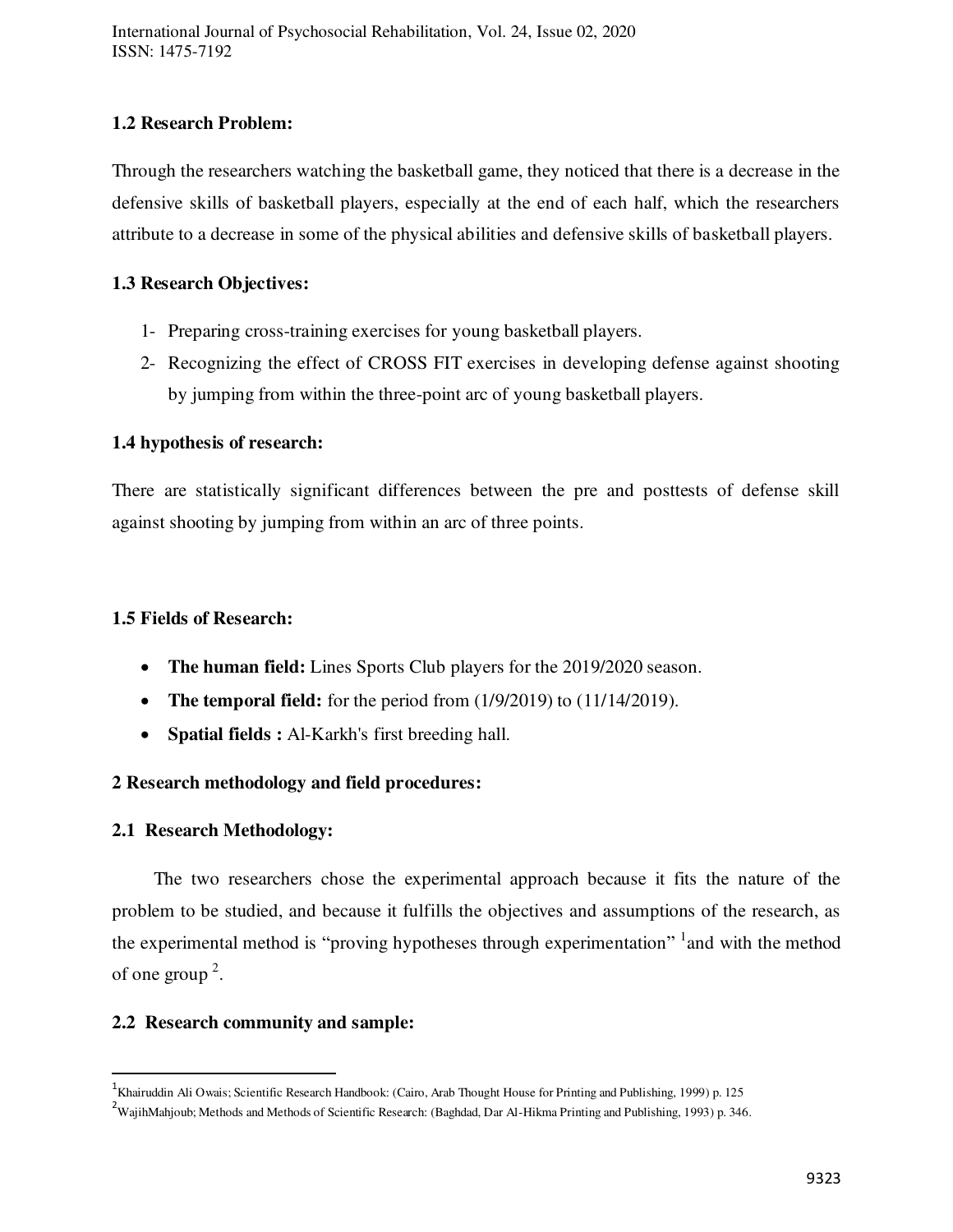The selection of the sample is one of the main pillars of scientific research, as it "represents the community of origin or the model on which the researcher conducts the whole and the focus of his work on it"<sup>3</sup>.

The two researchers identified the research community for the Baghdad Basketball League players who numbered (6) clubs, and its sample was from the youth category. The sample was chosen by an intentional method that included the athletes of the Rabat Lines Basketball Club who represent the research community of (12) players.

#### **2.3 Information collection methods:**

Arab and foreign sources and references, skill tests, a form to record data, a form to dump data.

#### **2.4 devices and tools used in the study:**

- (Kettelbell) 4kg ball.
- Medicine balls, ball weighing 8kg.
- 3 electronic stopwatch.
- 10 legal basketball.
- A legal basketball court.
- 20m leather tape measure.
- GNMPS BOX) various sizes height of 20cm and 30cm.

## **2.5 Test the skill of defense against shooting by jumping from within the three-point arc. <sup>4</sup>**

#### **Test purpose:**

Measuring the player's ability to cut, disperse, or remove the ball during correction by the attacker

#### **Tools :**

 $\overline{a}$ 

Playground - Basketball - Landmarks - Stop Watch - Shooting Board.

<sup>&</sup>lt;sup>3</sup>WajihMahjoub; Methods and methods of scientific research in mathematical education. 3rd Edition: (Baghdad, Dar Al-Hikma Printing and

Publishing, 1993) p. 181.<br><sup>4</sup>Ali Sumum Al-Fartousi: Building and codifying defense tests against peaceful correction and correction from jumping for young players with basketball. Al-Mustansiriya University, published research. In the Helwan University Conference and the University of Baghdad Conference, 2015 pp. 8, 10.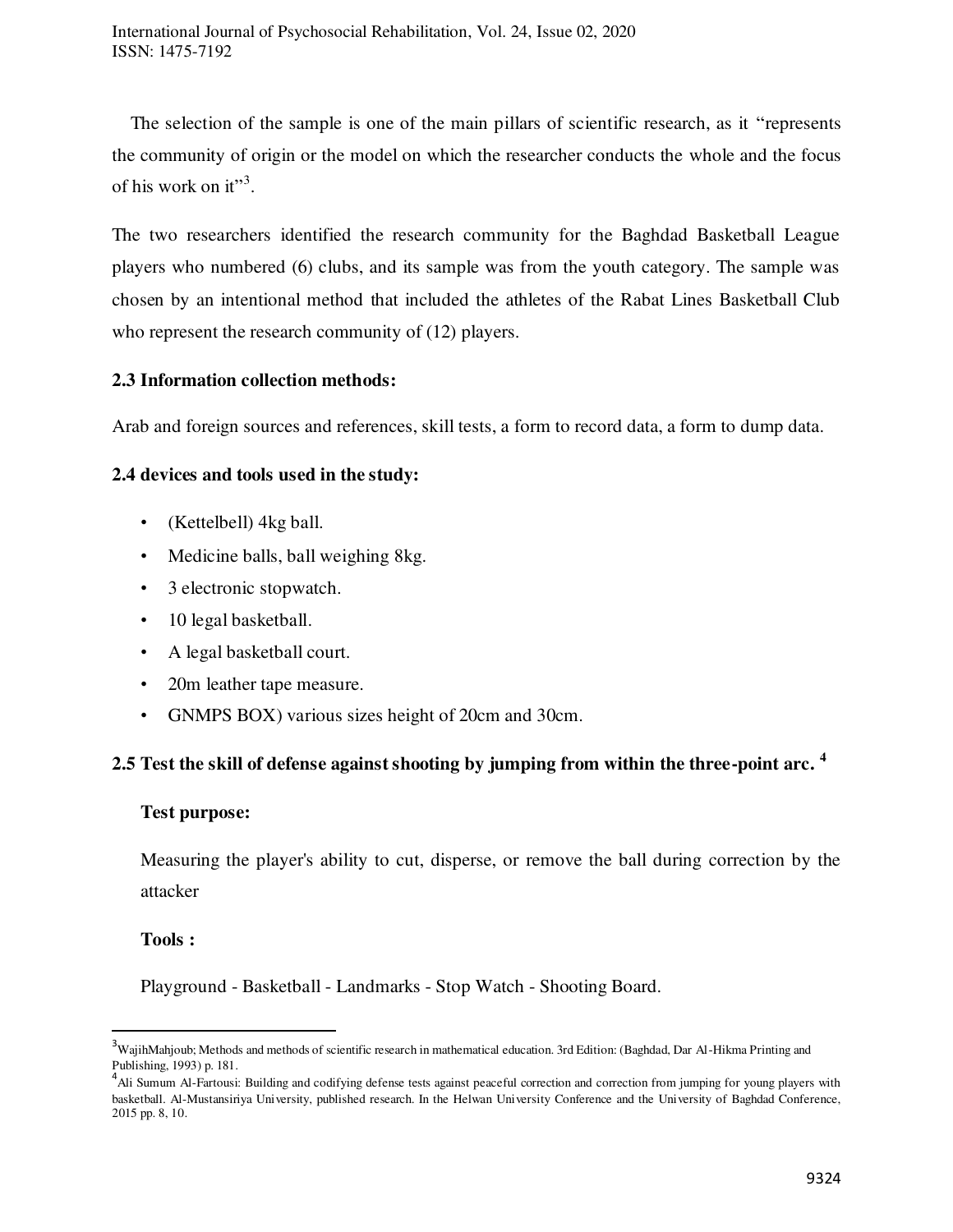Performance method:

- 1- The examiner places floor marks in the centers of the five attacking players, as the defending player is 5 m away from the basket.
- 2- The defending player starts off from mark (5), heading to mark (4), then makes the combined defensive stand of the shooter in position (4), then moves to mark No. (5), then moves to mark No. (1) and then moves to mark No. ( 2) Then he moves to the mark No. (3), taking each time the defensive position and the correct defensive position against the shooter in the previous positions, as in figure (18).

## **Score Calculation Method:**

- 1- Each player is awarded 3 scoring attempts from each position.
- 2- Two points if the ball is caught.
- 3- One point if the ball is removed after it leaves the attacker's hand.
- 4- Zero when the ball leaves the attacking player's hand and does not reach the defender's basket, and if the defender fouls.



Figure (1) shows the test of defense against shooting from jumping inside the three-point arc (\*)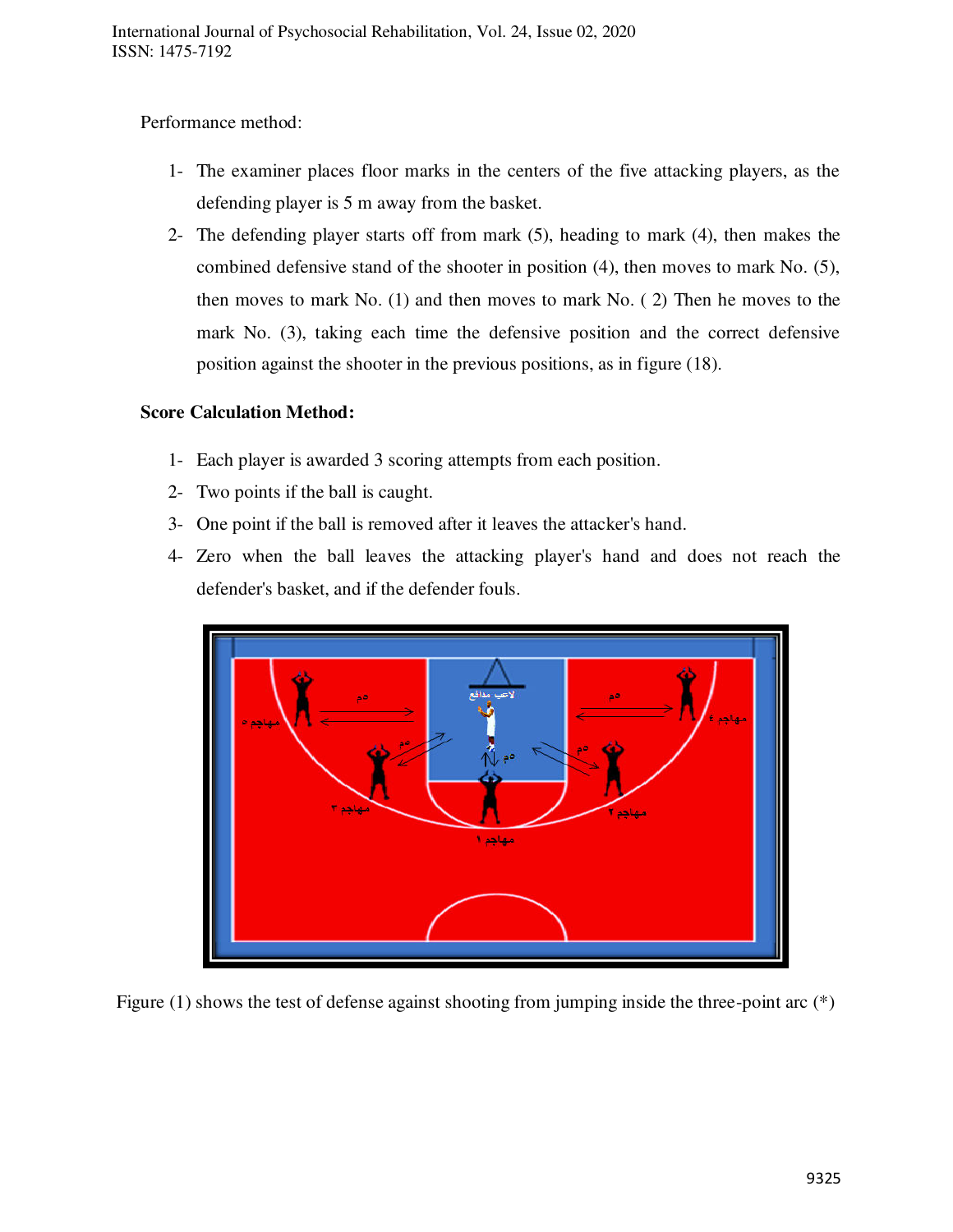## **3.6 Exploratory Experience**

## **3.6.1 The first exploratory experience:**

The exploratory experiment was conducted on Sunday, 9/1/2019 at (4) in the afternoon in the first Al-Karkh education hall. The experiment was conducted on a sample of the (2) youth lines club players from outside the research sample, and the researcher obtained a number of points to be followed During the main experiment to facilitate the scientific physical and skill tests, the aim of the experiment was the following:-

- 1- Determine the exact location of the signs during the skill test.
- 2- Know the time spent during the test.
- 3- Training the assisting work team on the test and ensuring that the locations assigned to both the recorder and the timer are taken. The researcher concluded through this experience that the players must be committed to the instructions for the test in order to reach accurate results during the test.

## **3.7 Research procedures:**

## **3.7.1 Pre-tests for the research sample:**

The pre-test was conducted on Monday, 9/2/2019 at (4) in the afternoon in the first Karkh Education Hall, for the skill tests for defense against shooting from jumping inside the threepoint arc, during which the tests were conducted on the research sample after all devices and tools were put in their specified place. Previously in the pilot experiment.

## **3.7.2 Main Experience:**

#### **Main experience:**

The researcher, along with the supervisor, set up training modules in the style of (CROSS FIT) exercises to develop defense skills, which will include the main experience

- $\triangleleft$  The total training period is (8) eight weeks
- $\triangle$  The total number of training units (24 training units)
- $\triangleleft$  Number of weekly training units (three units)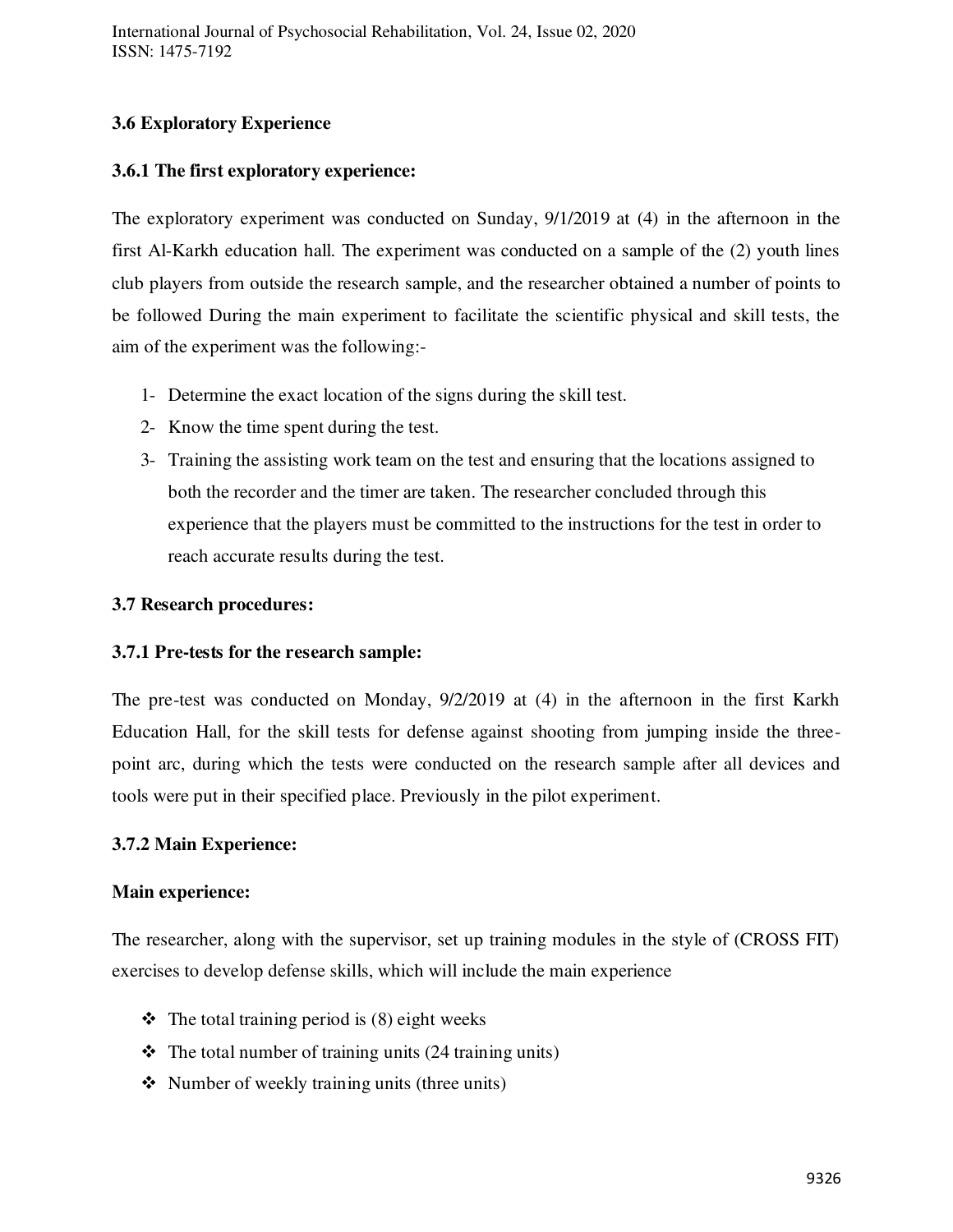Weekly training days (Sunday, Tuesday, Thursday)

## **3.7.3 Exercises Used:**

The CROSS FIT exercises that the researchers used were implemented by the team coach and under the direct supervision of the researchers. The time for applying the exercises from the main part of the training unit ranges between (30-35) minutes, which are:

- 1- Resistance ropes climbing exercise
- 2- Roads on the tire))
- 3- Turn of frame exercise
- 4- Squat exercises with jumping in the air
- 5- shoulder exercises fit bell
- 6- Double-Knee Strike
- 7- Wall Hammer Rotation
- 8- Ball exercises of different weights
- 9- resistance ropes exercises:
	- Biceps wave
	- Lying T
	- Lateral whip
- 10- Box Jumps: 5 reps in 20 seconds
- 11- Kettlebell exercise 5 reps in 30 seconds
- 12- Barbell Deadlift) 5 repetitions in 10 reps
- 13- Air squats exercise
- 14- Ab serum exercise
- 15- Bell-Up exercise
- 16- Thruster exercise
- 17- Exercise Medicine Ball Clin

## **3.7.4 Dimensional Tests:**

Dimensional tests of the skill of defense against shooting by jumping from inside the three-point arc were conducted after the completion of the implementation of the CROSS FIT exercises on Sunday 3/11/2019 at (4) in the afternoon in Al-Karkh's first breeding hall.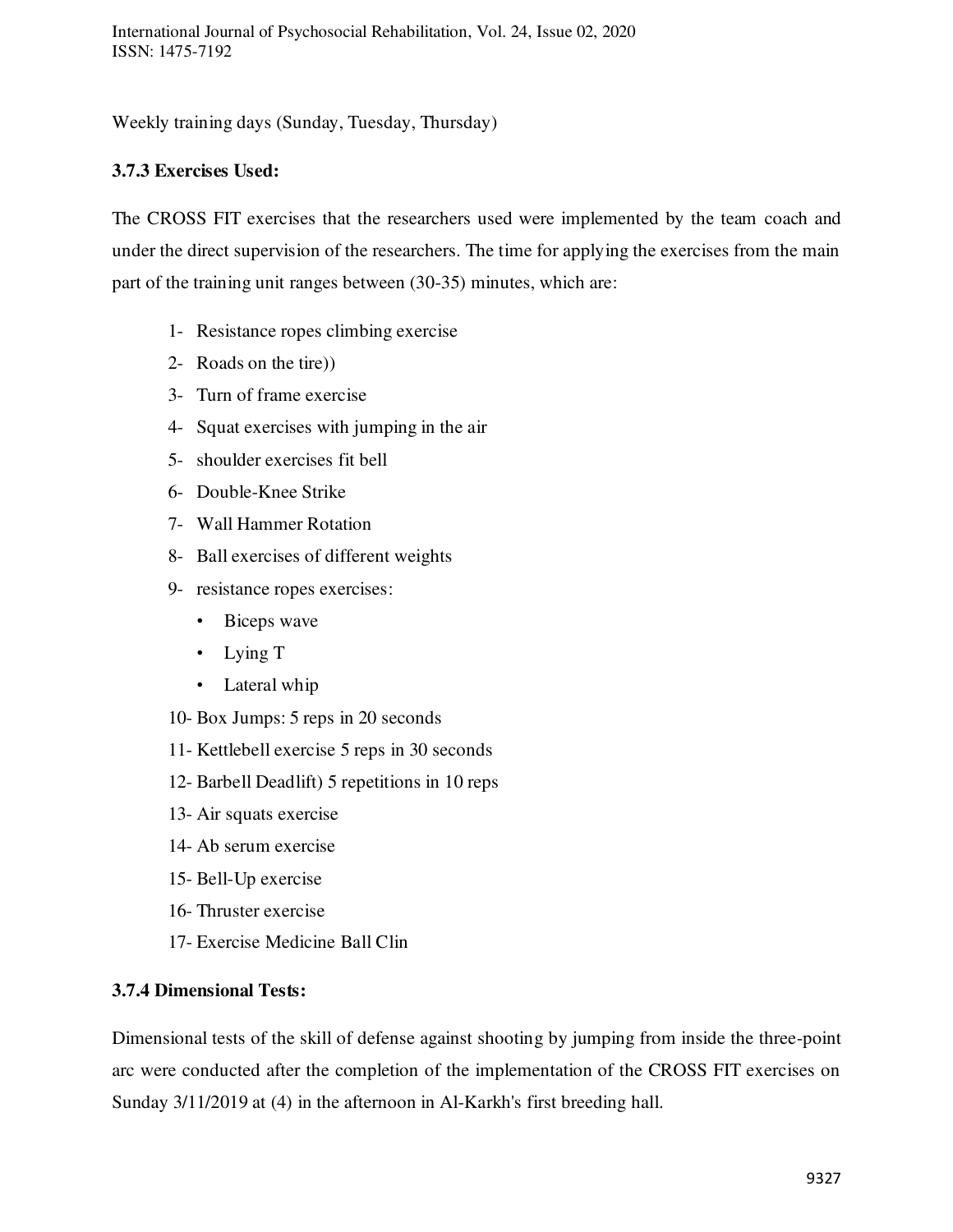International Journal of Psychosocial Rehabilitation, Vol. 24, Issue 02, 2020 ISSN: 1475-7192

## **3.8 statistical methods:**

The researcher used the appropriate statistical methods to solve and collect the data, researching this by relying on the statistical package which is (SPSS).

#### **4. Presentation, analysis and discussion of results:**

## **4.1 Presentation and analysis of the results of the skill variables:**

**Table (1):**Shows the arithmetic mean, standard deviations, and the calculated value of (t) and the significance of the correction tests for the pre and post research group.

| <b>Processors</b><br><b>Statistic</b><br><b>Variables</b>                              | <b>Alone</b><br>Measurement   Q <sup>-</sup> | <b>The</b><br>pretest<br>$\pm p$ |             | Post test<br>$Q^-$<br>$\pm p$ |       | P   | P e   | <b>Values</b><br>Т<br><b>Calculated</b> | <b>Sig</b> | <b>indication</b> |
|----------------------------------------------------------------------------------------|----------------------------------------------|----------------------------------|-------------|-------------------------------|-------|-----|-------|-----------------------------------------|------------|-------------------|
| <b>Test</b><br>defense<br>against<br>shotgun by<br>jumping<br><b>Inside the</b><br>arc | Degree                                       | 0.9                              | $0.316$ 1.2 |                               | 0.258 | 0.3 | 0.349 | 2.714                                   | 0.024      | mora              |

Significance when (Sig)> (0.05), degree of freedom  $(n - 1) = 12 - 1 = 11$ , significance level  $(0.05)$ 

Table (1) in the correction test from within the bracket of three points shows that the value of the arithmetic mean of this variable in the pre-test was (0.9) and the standard deviation (0.316), while the value of the arithmetic mean in the post test of the variable itself was (1.2) and the standard deviation (0.258) As for the calculated value of T, it was (2.714), while the value of  $(Sig)$  (0.024) was less than (0.05) at an error level

(0.05) and a degree of freedom (5), and this means that the difference is significant and in favor of the post test, as shown in Figure No. ( 2).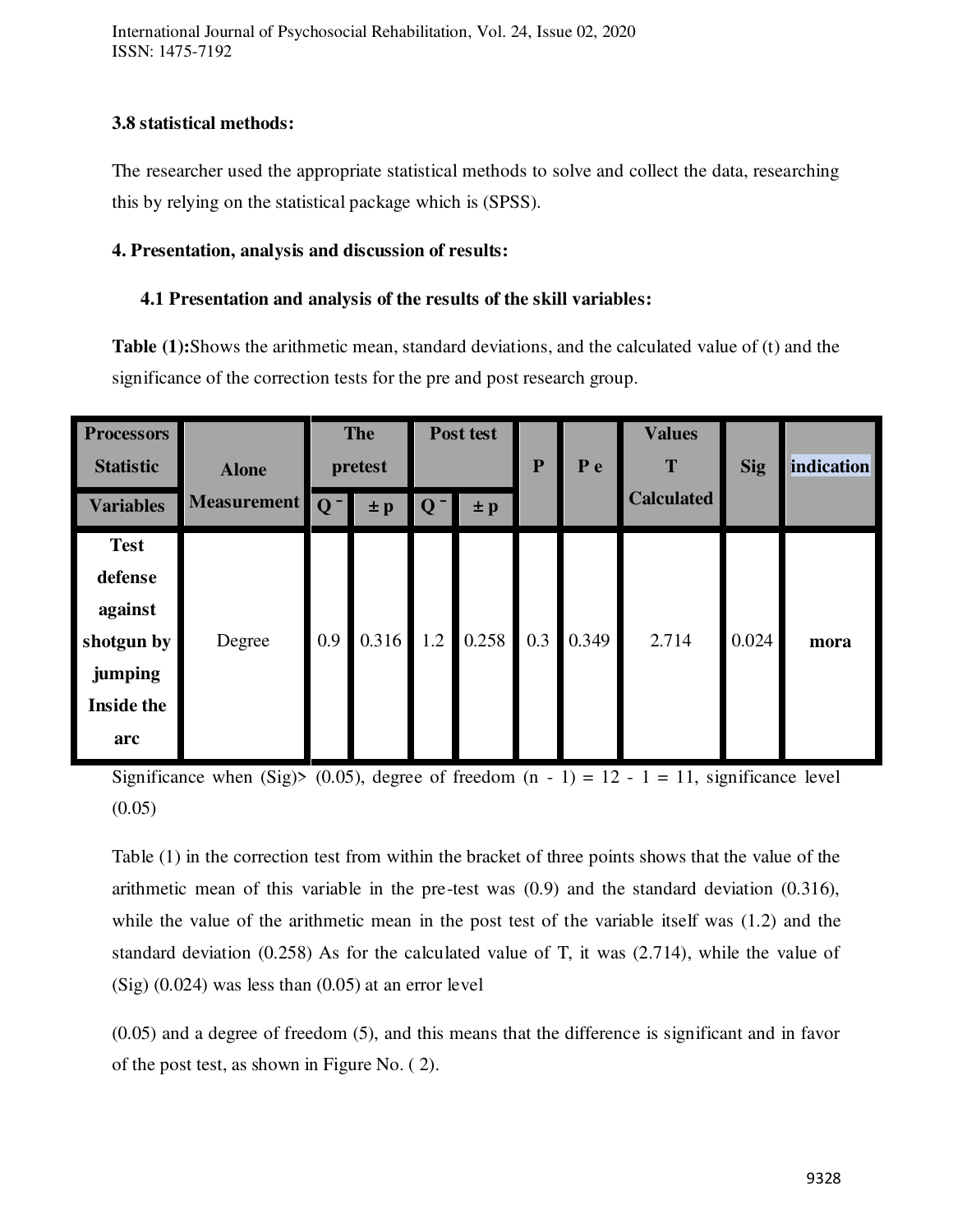

**Figure No. (2)** : shows the percentage of evolution of the research sample

#### **4-2 Discussing the results:**

 $\overline{a}$ 

The results showed that there is a significant difference between the pre and post tests of the research sample and in favor of the post test, and the researcher attributes that the moral difference to the test of defense against shooting from jumping from within the three-point arc to good consistency and connection in one training unit through the distribution and good division of exercises.

 The main goal of every training process is to develop the level of athletes in physical abilities, which is reflected in their skill potential, and then to achieve achievement. Therefore, building the training curriculum according to the correct scientific foundations will lead to the achievement of the desired goals of training, and that the curriculum will inevitably lead to Achievement will develop if it is built on a scientific basis in organizing and programming the training process, using appropriate intensity, and noting individual differences "<sup>5</sup>.

The researchers attribute the reason for this to the effectiveness of the exercises used in a scientifically successful and influential way in terms of intensity and volume of training and rest according to the intensity that matches the requirements of strength characterized by speed and

<sup>&</sup>lt;sup>5</sup>Saad Mohsen. The effect of training methods to develop the explosive power of the legs and arms on the accuracy of long-range shooting by jumping high in handball. PhD thesis. Baghdad University. College of Physical Education, 1996, p. 98.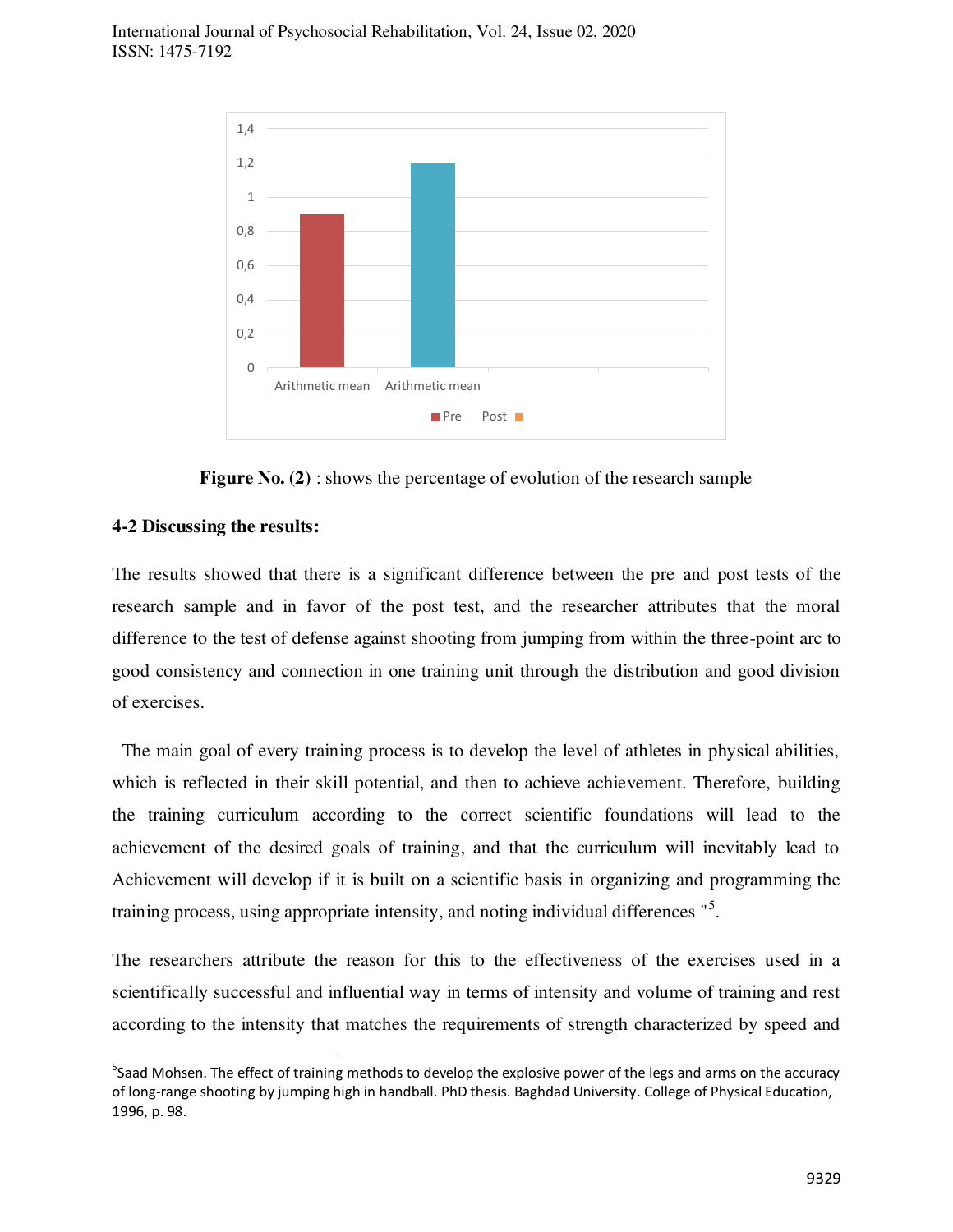which was associated with the development of the ability of nerve impulses, which is the main indicator in the occurrence of muscle contraction, which was affected by the exercises related to the development of some Physical abilities that are reflected in skill performance.

This is confirmed by (Ben Buckley, 2013) that "structured and programmed training and the use of types of intensity in training and the use of optimal rest types between repetitions lead to the development of achievement and that the process of overcoming resistance through performing a specific movement and completing it as quickly or as short a time as possible is achieved in the defense service." Against the correction by jumping from within the three-point arc "<sup>6</sup>. As this shows the relationship between the player's ability to produce strength and the necessary time that the player spends in training, and this leads to the extent to which strength is linked to other abilities such as speed and endurance, and by supporting the viewpoint that considers the need not to isolate the physical capabilities from each other so that benefit from that can be achieved.  $\frac{7}{1}$ Also, the use of CROSS FIT exercises works to develop endurance of speed through the introduction of excitement and suspense, and this is confirmed by (Muhammad Reda Ibrahim and Mahdi Kazem Ali), "the introduction of various exercises in the training curricula accurately in order to maintain the athlete's continuous desire to implement the requirements of arduous training. And transforming them from a state of boredom and boredom to a state of happiness, joy and enjoyment during training. "<sup>8</sup> And (Nayef Mafdi, 2011) indicates that" the gradual use of exercise and its difficulty works to acclimatize the body and increase its physiological, physical and skill adaptation processes, and this in turn works to raise the level, And that the graduation in training units exercises creates a state of continuous increase in the processes of skill performance to correct and then raise the level of performance "<sup>9</sup>, as" the level of physical fitness rises quickly during the use of exercises Bad A new intention that the athlete is not accustomed to.  $" ' 10$ 

#### **5. Conclusions and Recommendations:**

 $\overline{a}$  $6$ Ben Buckley; recent trends in the science of training (NJ. USA .2013) $\cdot$  p24.

<sup>&</sup>lt;sup>7</sup> Awais Al-Jabali; Mathematical Training, Theoretical and Practice. 1st Edition: (Cairo G.M.C Printing and Publishing House, 2000), p. 373

<sup>&</sup>lt;sup>8</sup>Muhammad Reda Ibrahim, Mahdi Kazem Ali; the foundations of sports training for different ages. 1 Edition: (Baghdad, Dar Diaa for Printing, 2013), p. 39.

<sup>9</sup>Nayef Muddy Jabour; Sports Training Physiology. Edition 1: (Amman, Arab Society Library for Publishing and Distribution, 2011), p. 213.

<sup>&</sup>lt;sup>10</sup>Muhammad Ibrahim Shehata; Fitness Handbook. I 2: Alexandria, The Egyptian Library for Printing, Publishing and Distribution, 2013, p. 71.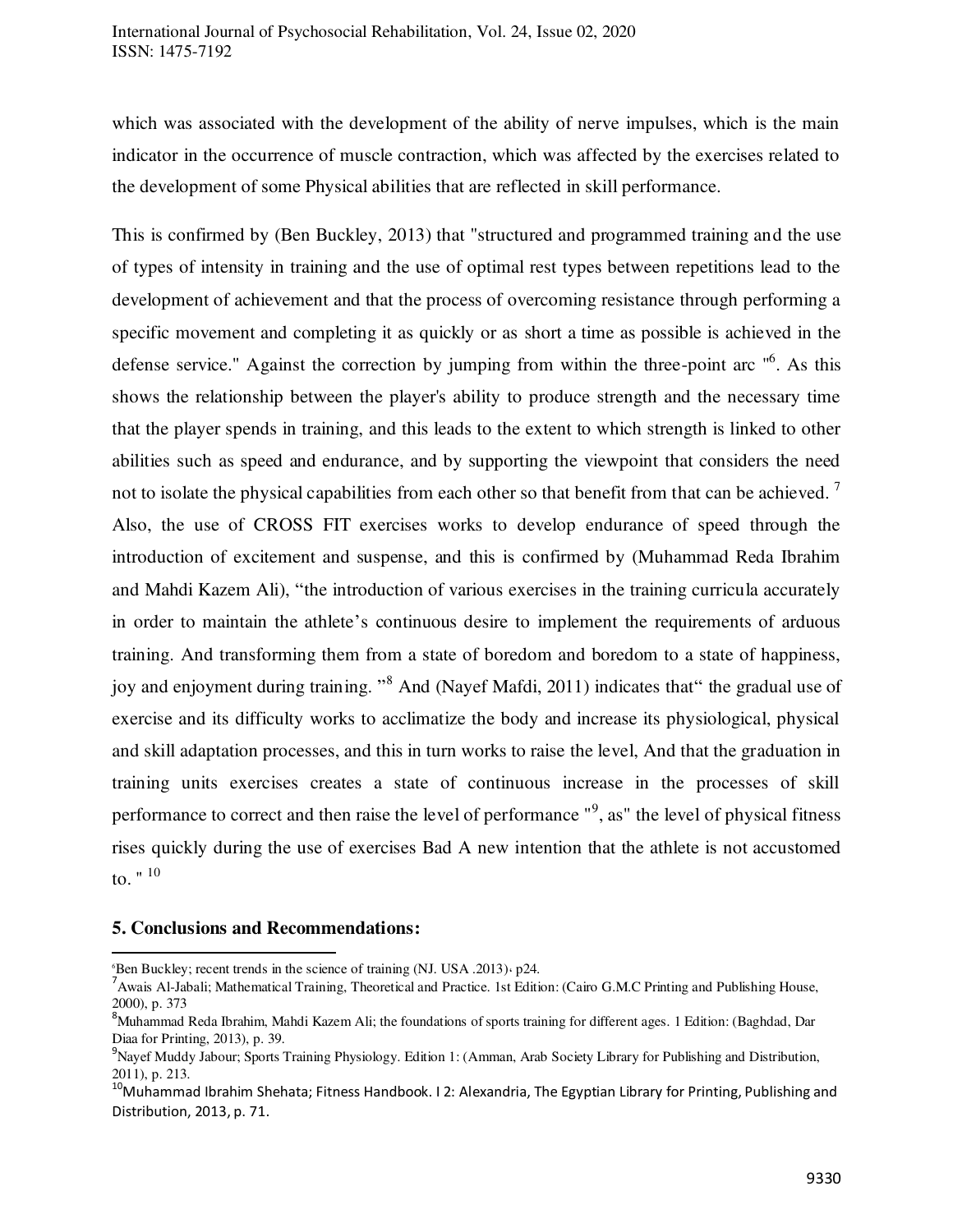## **5.1 Conclusions:**

- 1. The CROSS FIT exercises prepared by the researcher affected the development of skills to test the defense against shooting from jumping from within the three-point arc.
- 2. CROSS FIT exercises contributed to the development of skills to test the defense against shooting from jumping from within the three-point arc.
- 3. The use of (CROSS FIT) exercises has achieved an advantage in developing defense skills against correction by jumping from within the three-point arc.

## **5.2 Recommendations:**

- 1- The necessity to prepare training curricula for the use of (CROSS FIT) training for all ages and for both genders to develop defense skills.
- 2- The necessity of conducting similar research and studies using (CROSS FIT) exercises for the youth stage, which will help in developing skills, especially for defense in basketball because of its importance in matches.
- 3- Spread cultural awareness of the necessity of practicing (CROSS FIT) training in society, as this type of training constitutes the development of young players.

#### **References**

- [1]. Khair al-Din Ali Owais; Scientific Research Handbook: (Cairo, Arab Thought House for Printing and Publishing, 1999) p. 125
- [2]. Saad Mohsen. The effect of training methods to develop the explosive power of the legs and arms on the accuracy of long-range shooting by jumping high in handball. PhD thesis. Baghdad University. College of Physical Education, 1996, p. 98.
- [3]. Ali Sumum Al-Fartousi: Building and codifying defense tests against peaceful correction and correction from jumping for young players with basketball. Al-Mustansiriya University, published research. In the Helwan University Conference and the University of Baghdad Conference, 2015 pp. 8, 10.
- [4]. Owais Al-Jabali; Mathematical Training, Theoretical and Practice. 1st Edition: (Cairo G.M.C Printing and Publishing House, 2000), p. 373
- [5]. Mohamed Ibrahim Shehata; Fitness Handbook. I 2: Alexandria, The Egyptian Library for Printing, Publishing and Distribution, 2013, p. 71.